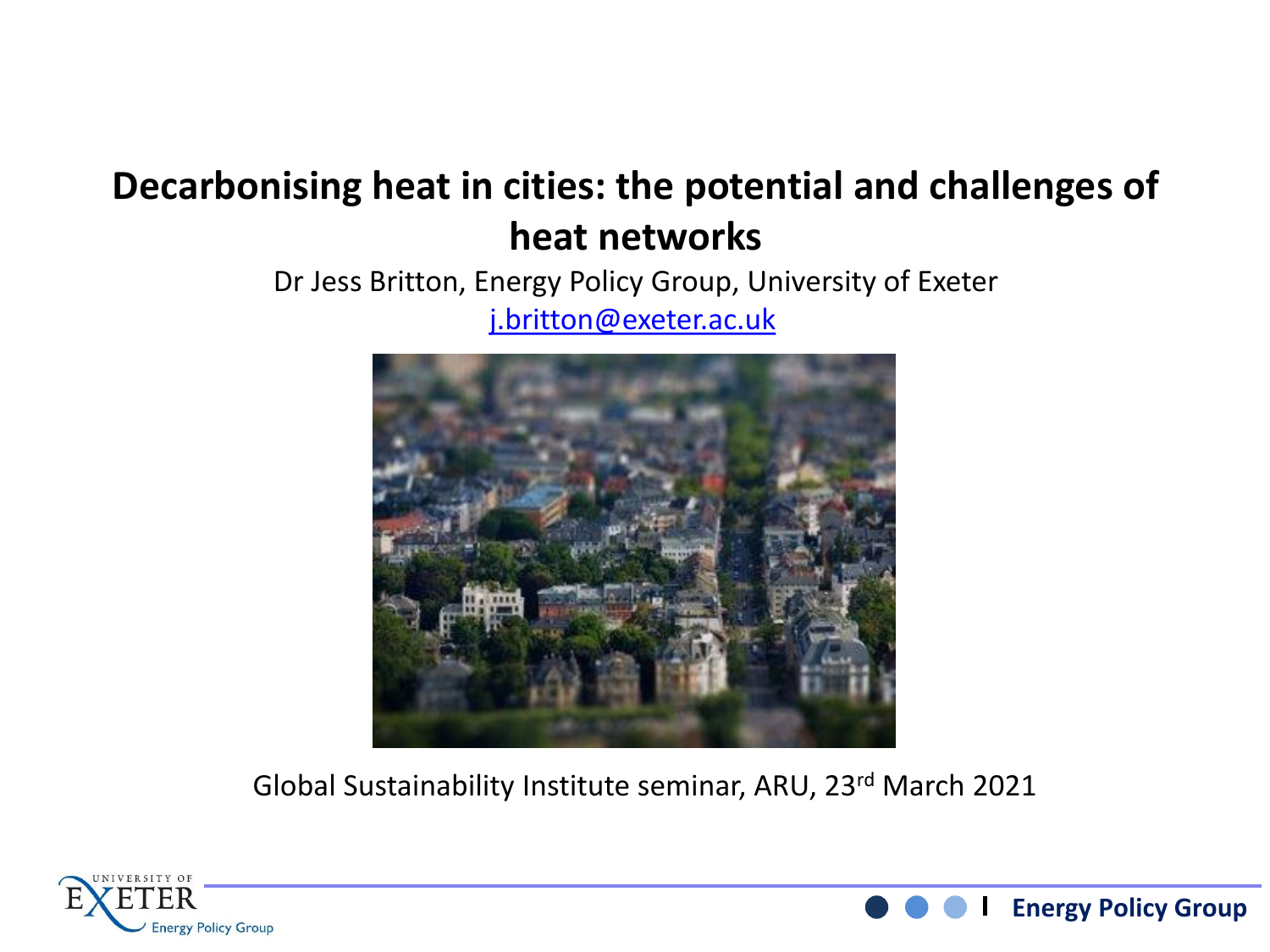## What's coming up

- The challenge of decarbonising heat
- The potential of heat networks
- Barriers to deployment and the evolving policy landscape
- Increasing importance of place-based action
- Heat networks as a 'hinge' in local restructuring of energy system roles
- Centralisation or decentralisation? (limits of) devolution and still much uncertainty in heat decarbonisation



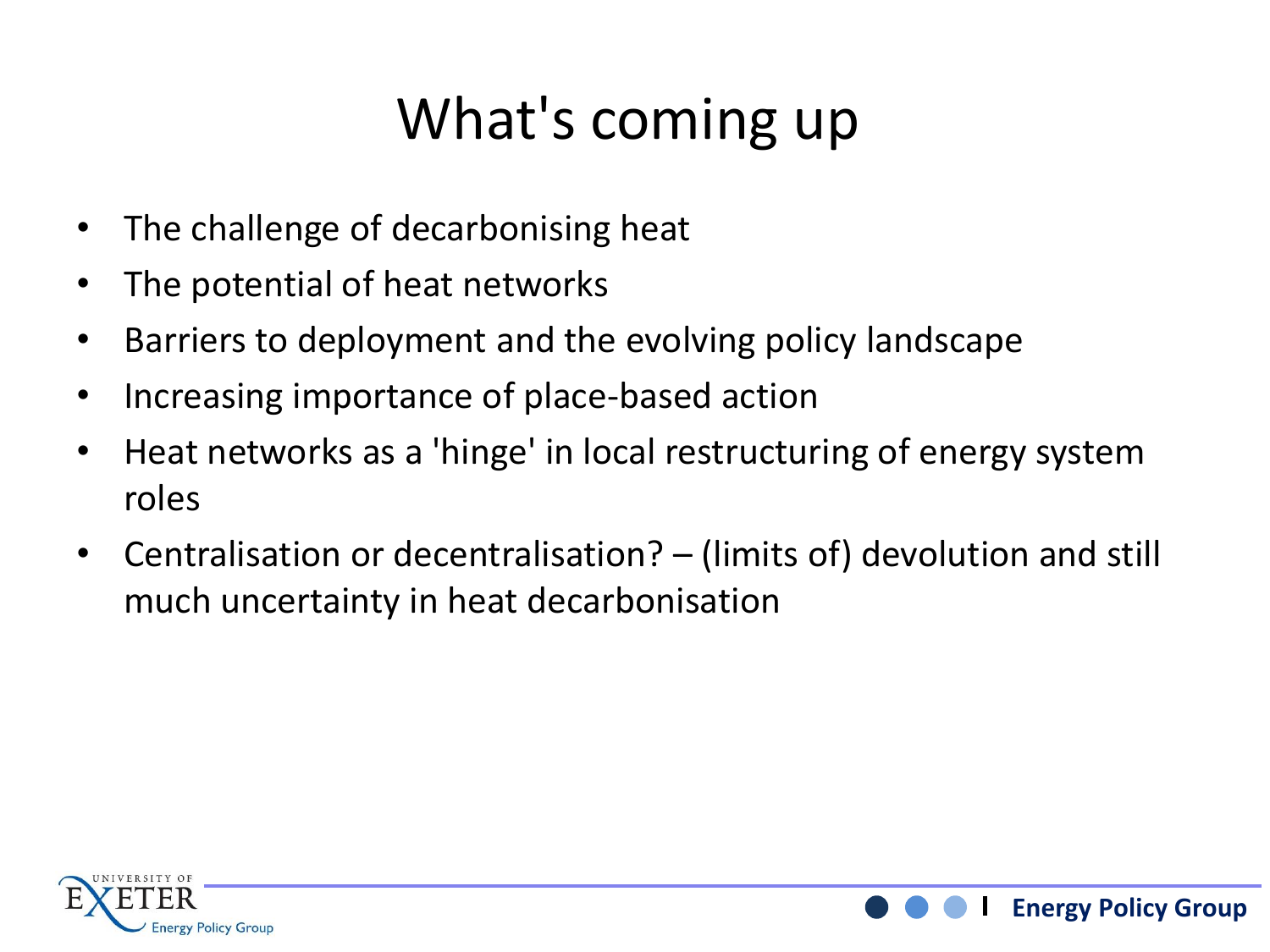## Most emissions reductions have come from electricity sector to date

Figure 2.3. UK greenhouse gas emissions by sector 1990-2019



Source: BEIS (2020) 2019 UK Greenhouse Gas Emissions, Provisional Figures; BEIS (2020) 2018 UK Greenhouse Gas Emissions, Final Figures; CCC analysis.

Notes: The chart on the right-hand side shows changes in sectoral emissions between 2008 and 2018 for all sectors. Data are not temperature-adjusted.



<https://www.theccc.org.uk/publication/reducing-uk-emissions-2020-progress-report-to-parliament/>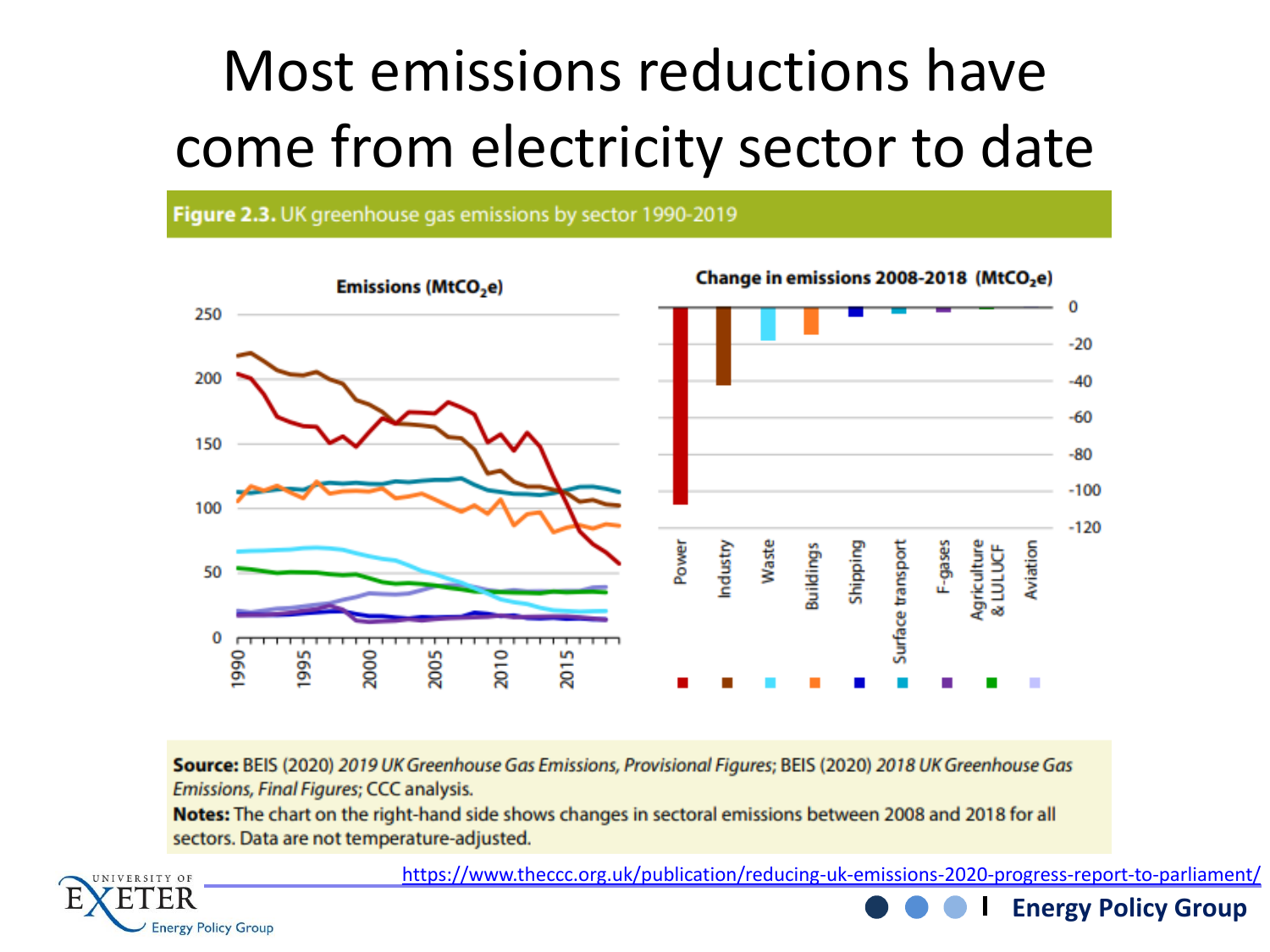## GHG emissions from buildings

#### **FIGURE 7.1 - UK TERRITORIAL EMISSIONS 129**

2018



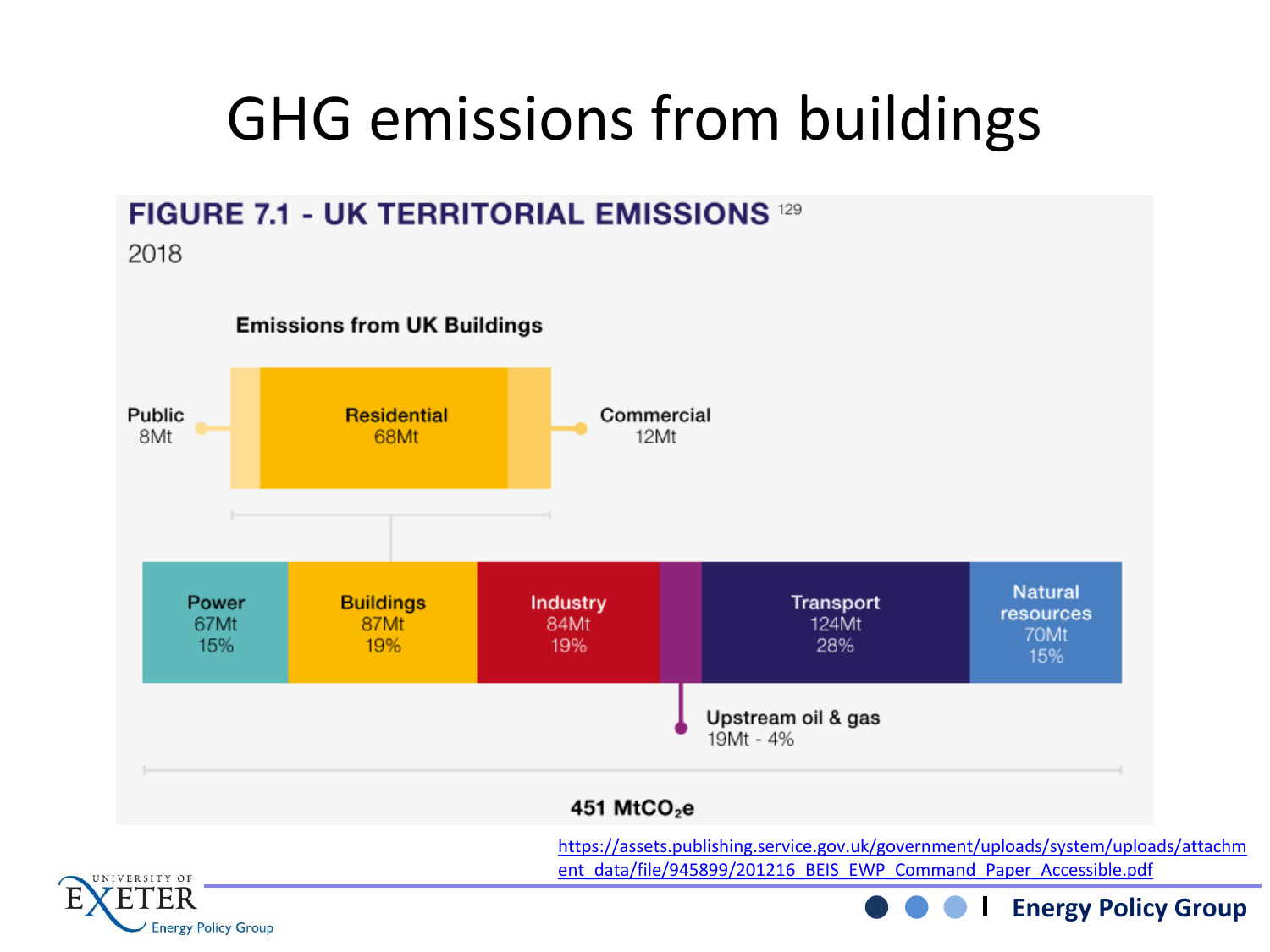#### **Residential heating:** reaching net zero

#### Heating system usage



[https://d2e1qxpsswcpgz.cloudfront.net/uploads/2020/09/The\\_pathway\\_to\\_net\\_zero\\_heating\\_UKERC\\_briefing.pdf](https://d2e1qxpsswcpgz.cloudfront.net/uploads/2020/09/The_pathway_to_net_zero_heating_UKERC_briefing.pdf)

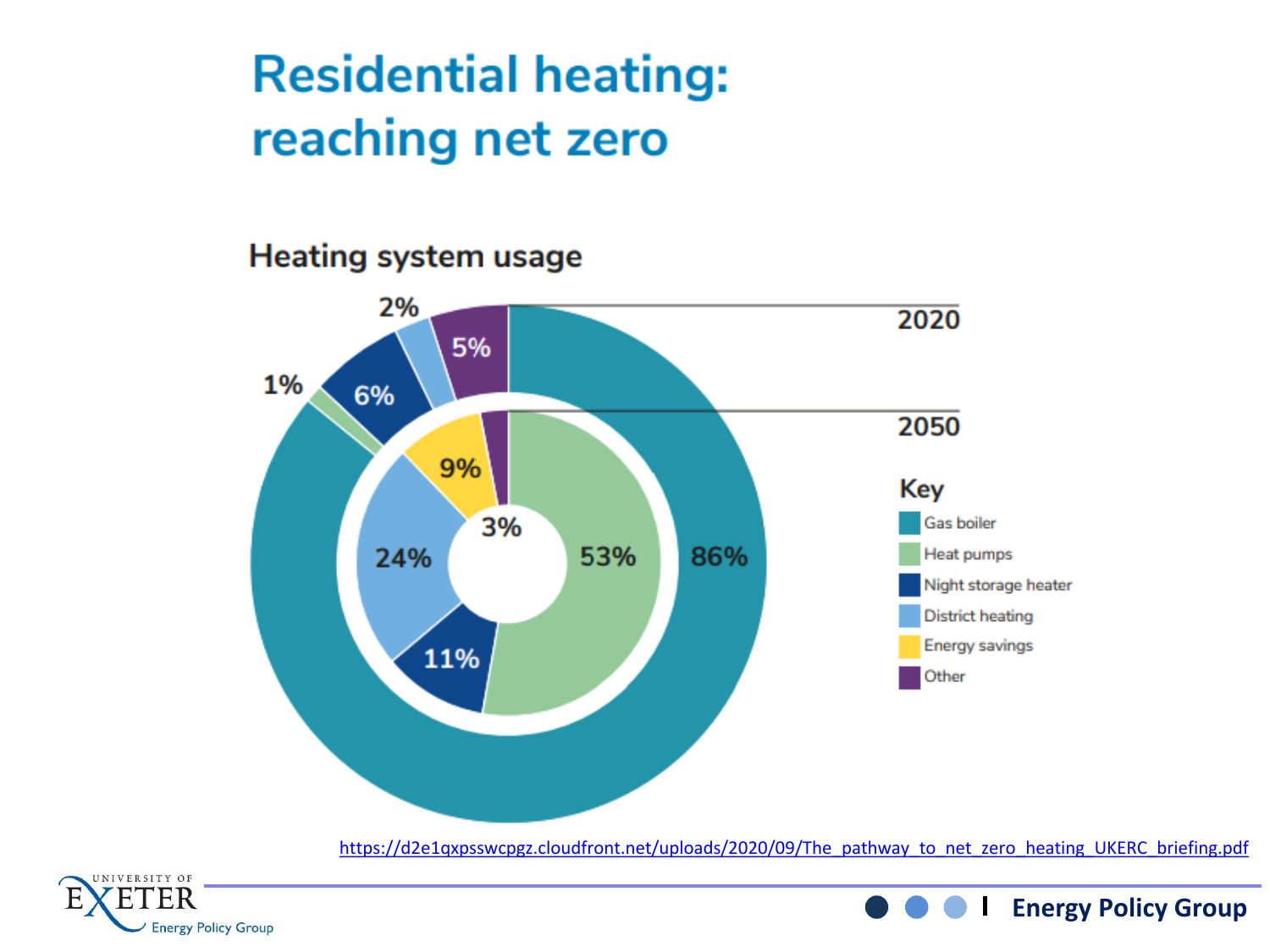### Fuel shares for residential and non-residential heating

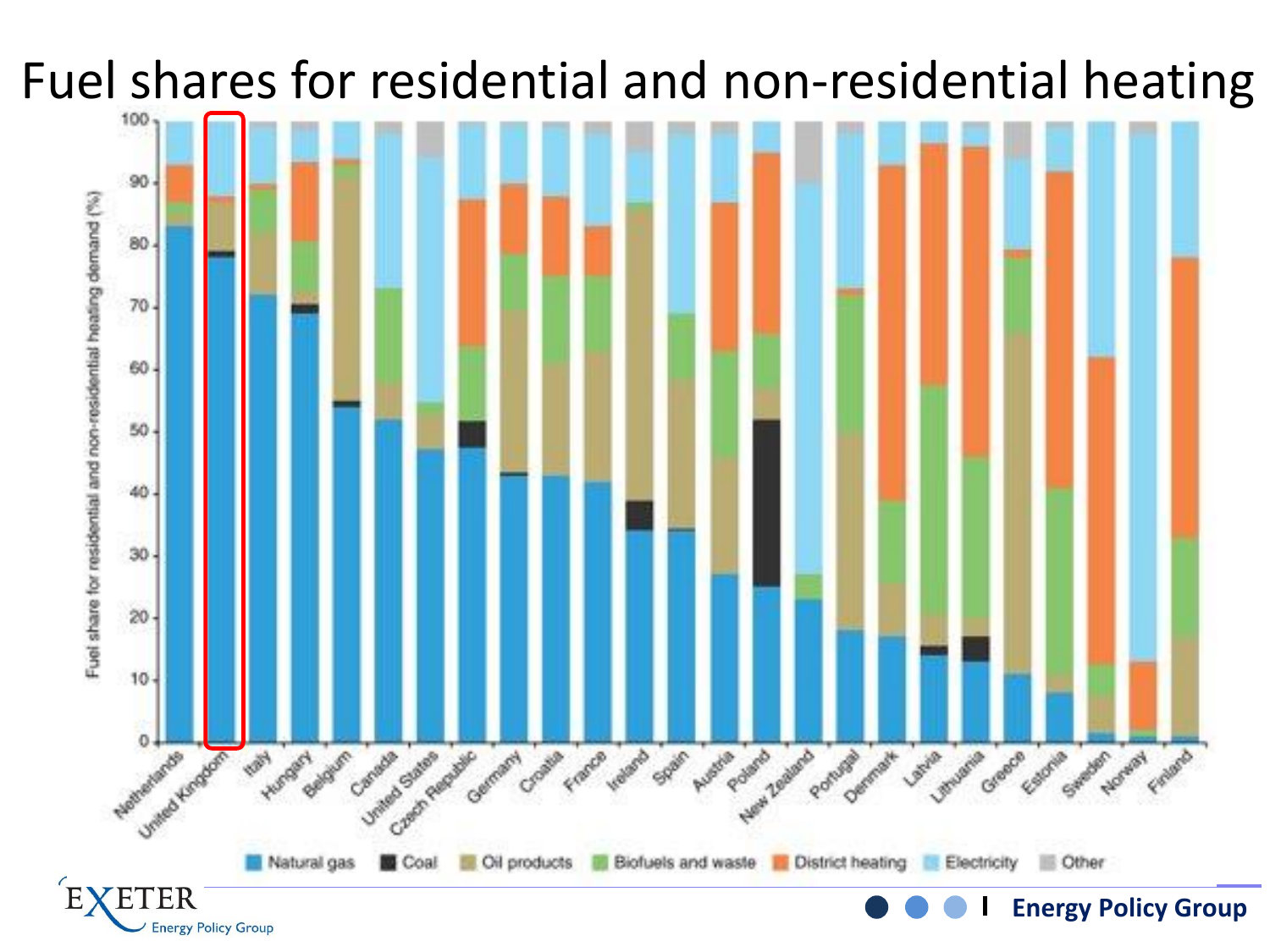## Heat networks

![](_page_6_Figure_1.jpeg)

https://www.theade.co.uk/assets/docs/resources/New\_Short\_Report.pdf

![](_page_6_Picture_3.jpeg)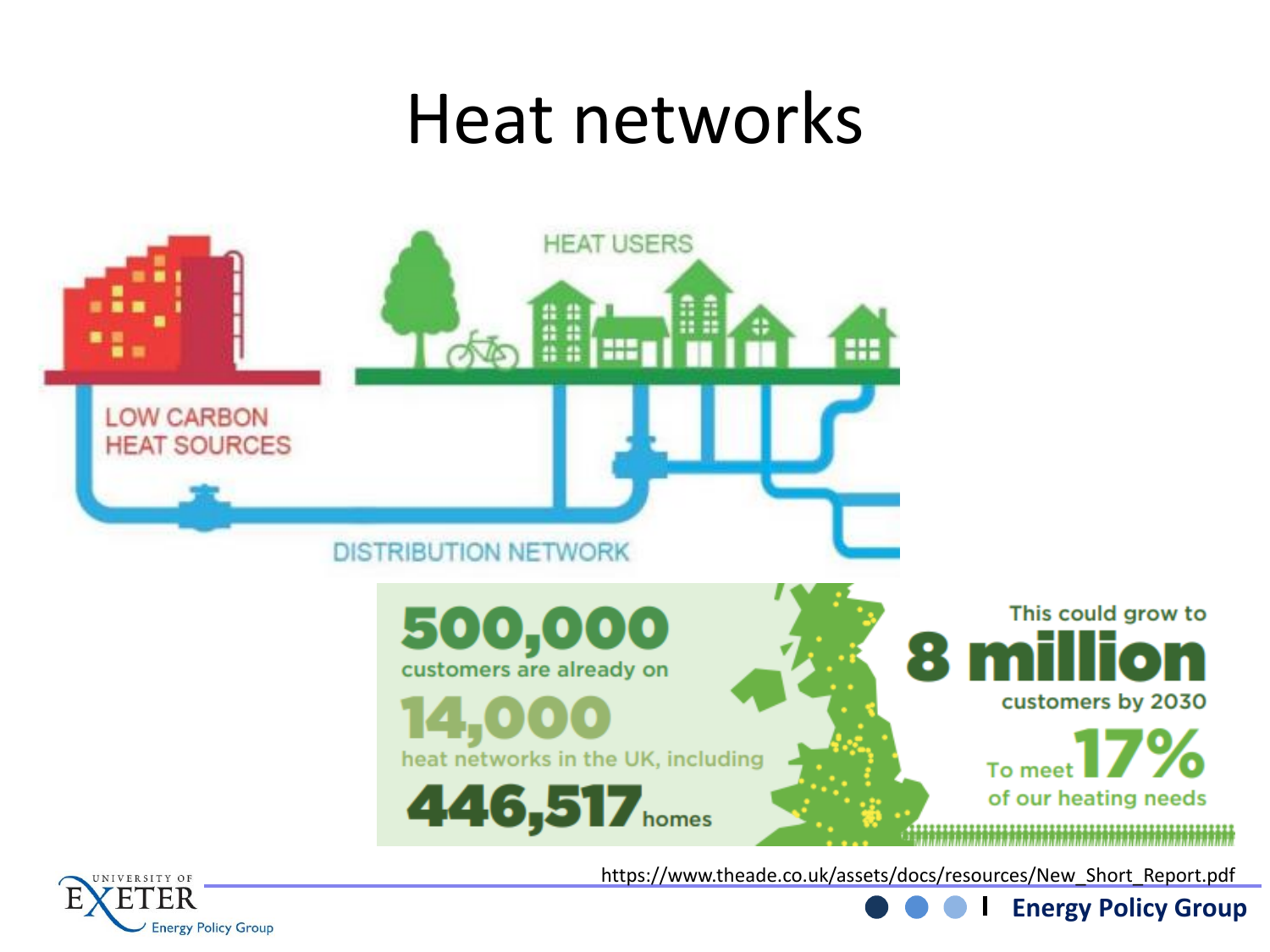# Why heat networks?

- Ability to integrate range of generation technologies including in areas where heat pumps are less viable
- Increasing awareness of wider benefits (system flexibility, renewable integration, multiple objectives)
- Necessarily local infrastructure and monopoly characteristics.
- Local authorities are key actors but could take numerous roles
- Evolving policy environment in England

![](_page_7_Figure_6.jpeg)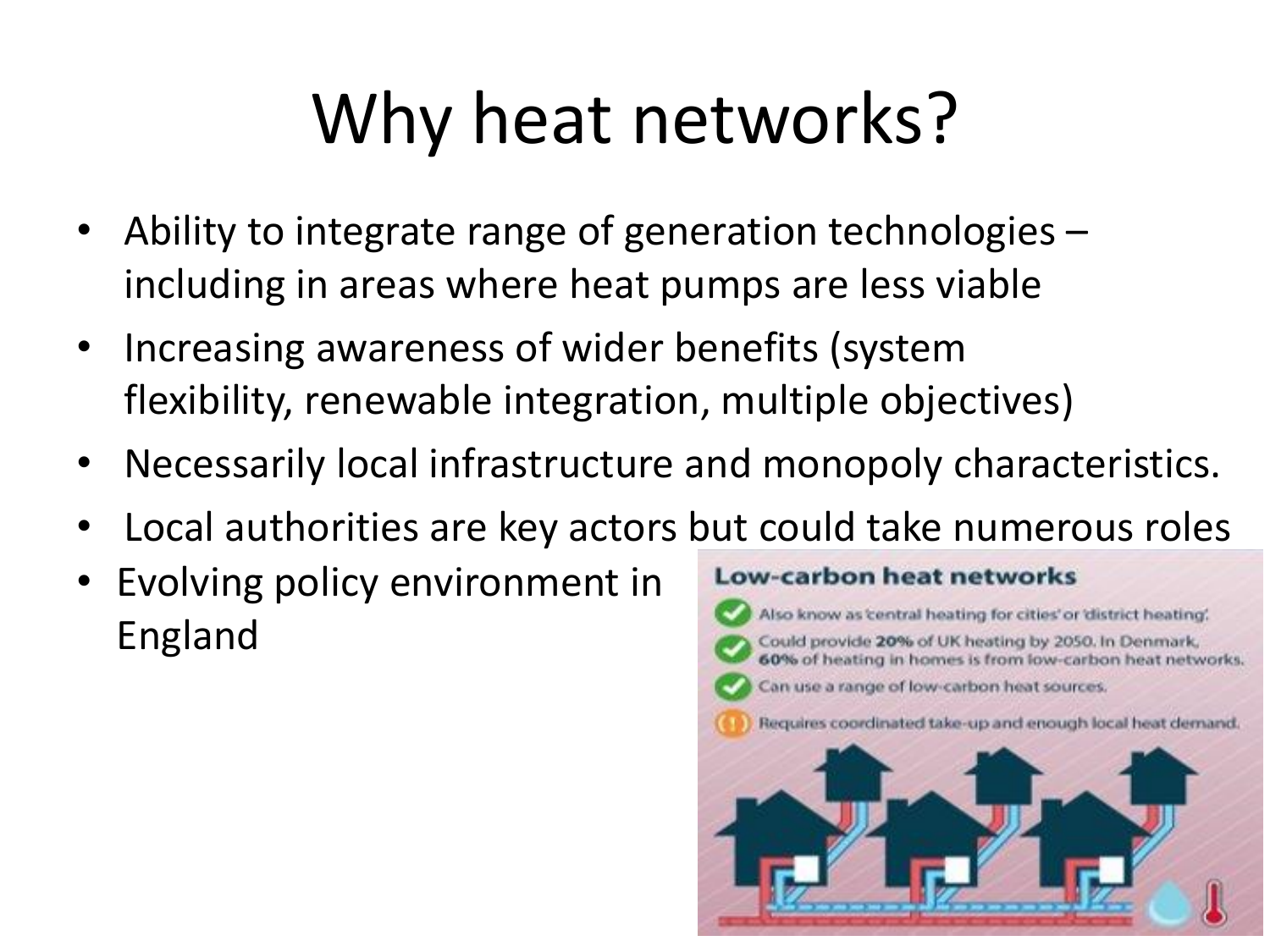# Not new or sexy?

- Long history of networks  $$ early schemes were high temperature and often high carbon
- But trend towards lower temperatures and higher efficiencies
- 5th generation schemes now low temperatures and integrating renewables, waste heat, storage, flexibility.

![](_page_8_Picture_4.jpeg)

![](_page_8_Picture_5.jpeg)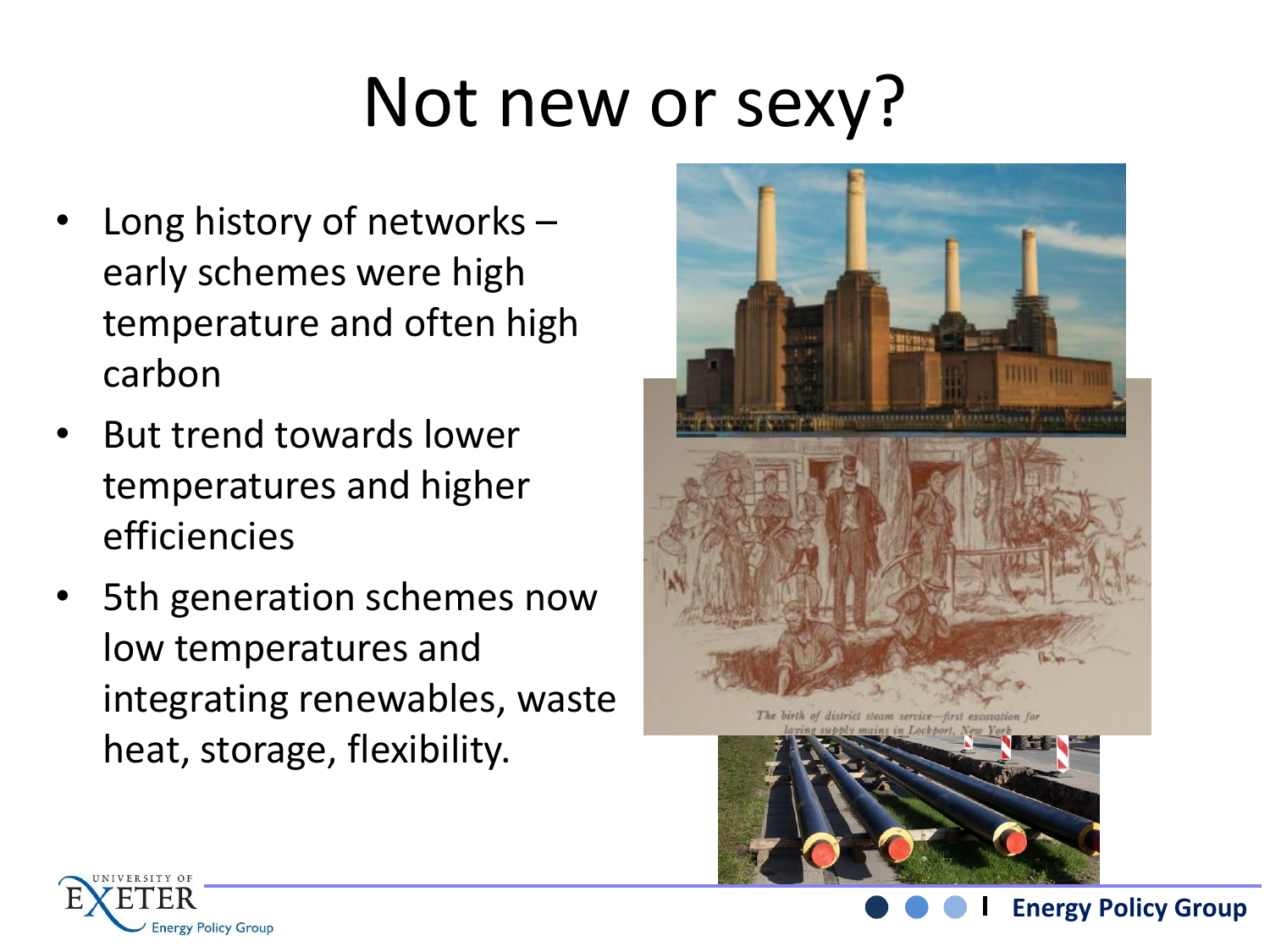# But deployment is challenging

- Multiple market failures and barriers
	- high upfront costs, low + long-term returns
	- requires local knowledge and coordination: local governments central but multiple actors
	- demand risk and uncertainty
	- policy uncertainty and lack of regulation
	- lack of skills and knowledge
	- lack of 'fit' with energy system norms: monopoly characteristics, local planning, multiple (social and env) benefits

![](_page_9_Picture_8.jpeg)

![](_page_9_Picture_9.jpeg)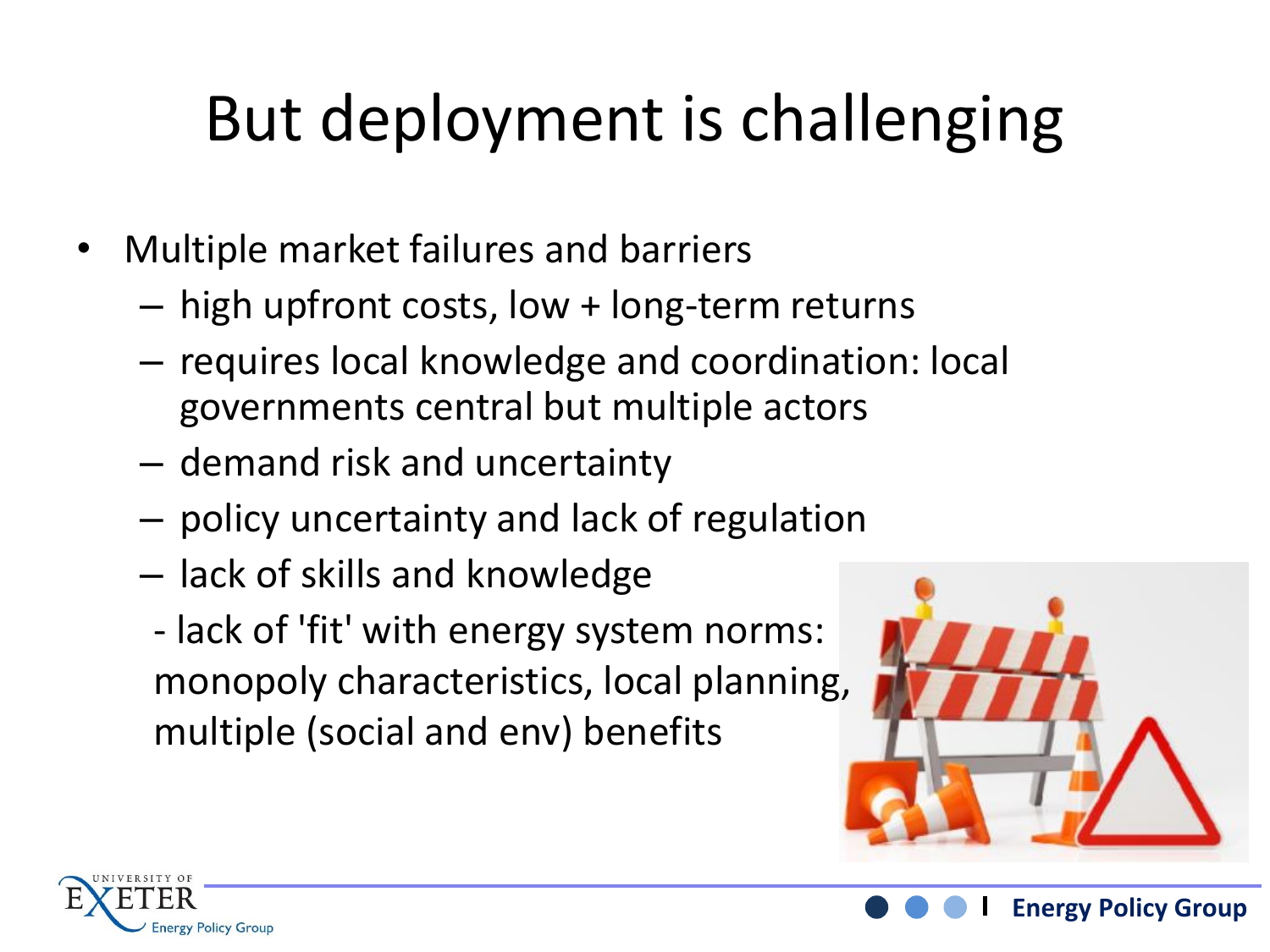### Significant policy activity but partly overtaken by events?

- Central role for gas-CHP initially envisioned but:
	- the electricity grid has rapidly decarbonised
	- net zero legislation
	- increasing need for cooling in summer
	- political focus on urban air pollution

![](_page_10_Figure_6.jpeg)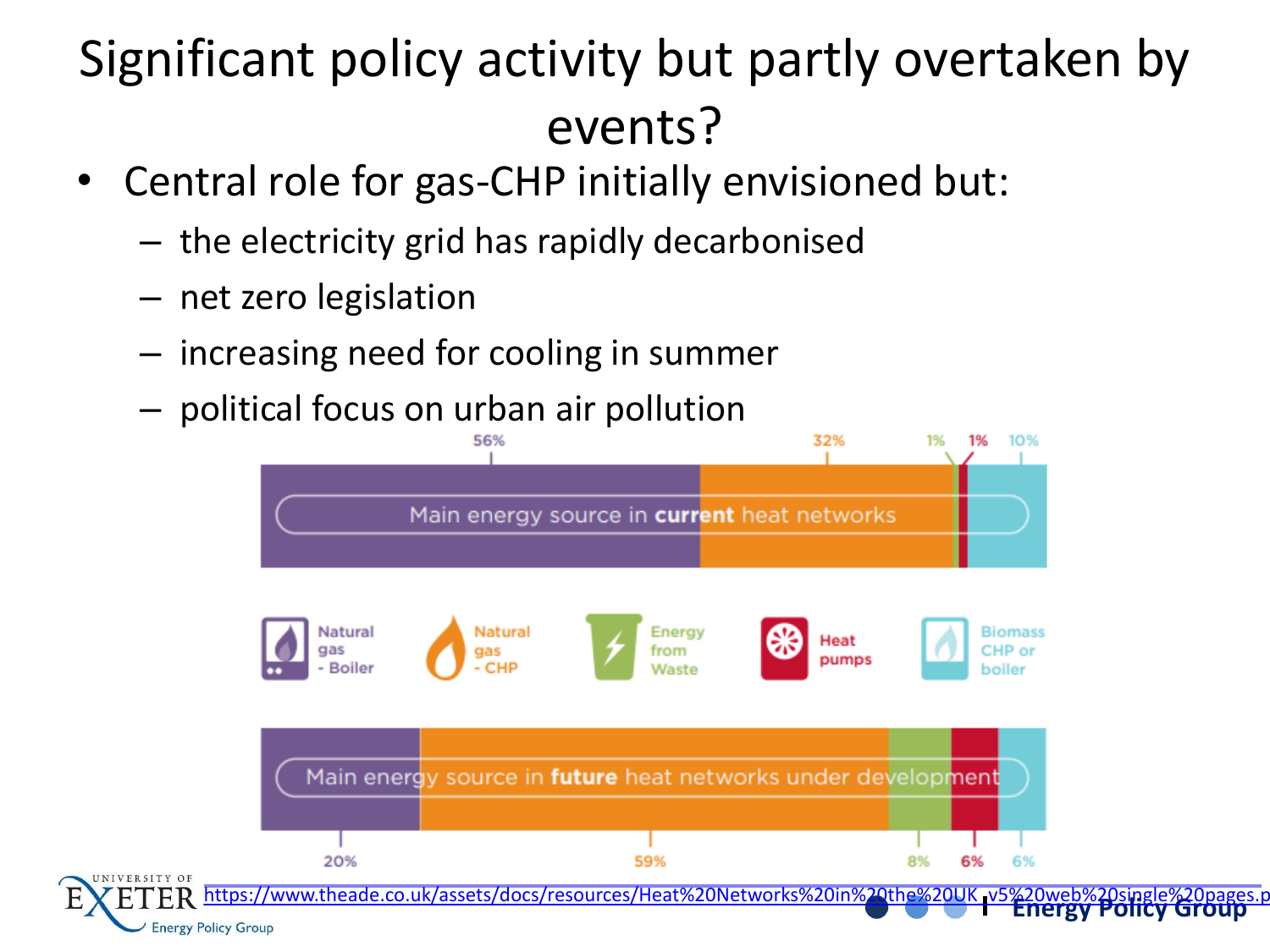## Increasing policy focus: more transformative things coming?

- Heat Network Delivery Unit: advice and feasibilities (2013- current)
- Scope to access to Renewable Heat Incentive and Energy Company Obligation funding
- Heat Network Investment project: £320m grants/loans (2019-2022)
- Green Heat Network Fund £270m (2022 2025). Focus on large, lowcarbon heat networks using heat pumps and waste heat recovery.
- Heat Network Transformation Fund £122m (allocated details tbc)
- Heat and buildings strategy expected later in 2021, Future Homes Standard (from 2025), changes to building regulations.
- Carbon regulation and zoning due in late 2020s (consulting this Spring).

![](_page_11_Picture_8.jpeg)

nergy Policy Group

Department for **Business, Energy** & Industrial Strategy

![](_page_11_Picture_10.jpeg)

![](_page_11_Picture_11.jpeg)

![](_page_11_Picture_12.jpeg)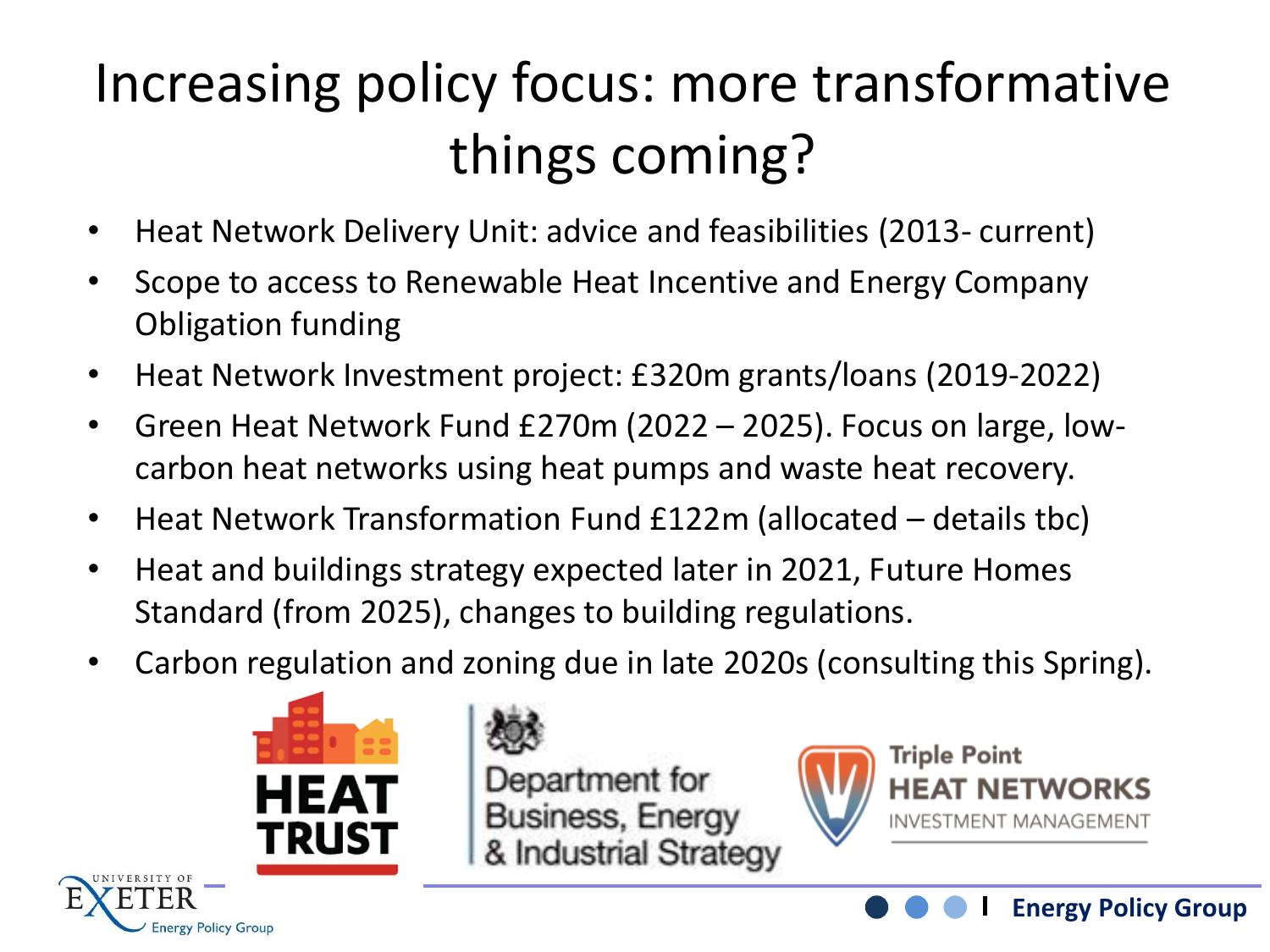## But also an increasing focus on 'local energy' more broadly

- Heat and transport: not just decentralised but also more situated technologies: configured, governed, and implemented locally
- Rise in local interest in climate planning CE declarations, Assemblies etc
- Also parallel changes in local authorities and wider governance and funding structures (austerity and devolution)
- Future energy system likely to look different in different places and the speed may vary across and between locations

![](_page_12_Picture_5.jpeg)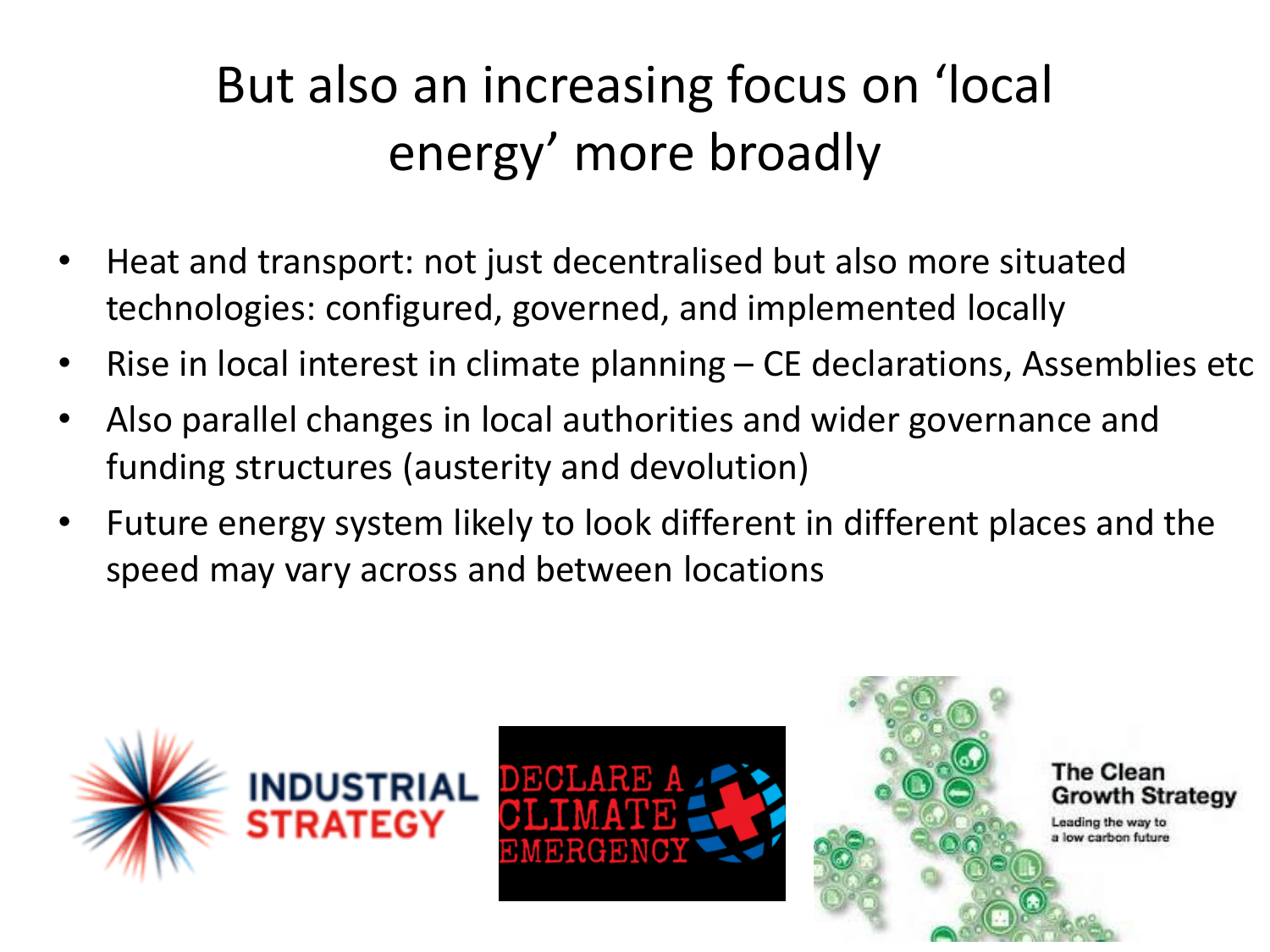#### Local Area Energy Planning: heat networks as a 'hinge' for more strategic local role?

- Requires: Data, skills, understanding of local priorities, long-term approach, relationship building
- Links to local spatial plans, transport plans, economic strategies…etc
- Particular role in heat decarbonisation – to manage uncoordinated uptake risks for heat pumps, hydrogen, heat networks
- Increasingly likely to be linked to zoning for heat
- Scotland going further and faster

![](_page_13_Figure_6.jpeg)

© Energy Systems Catapult 2018

Energy Systems Catapult (2018) *Local Area Energy Planning: Guidance for local authorities and energy providers*.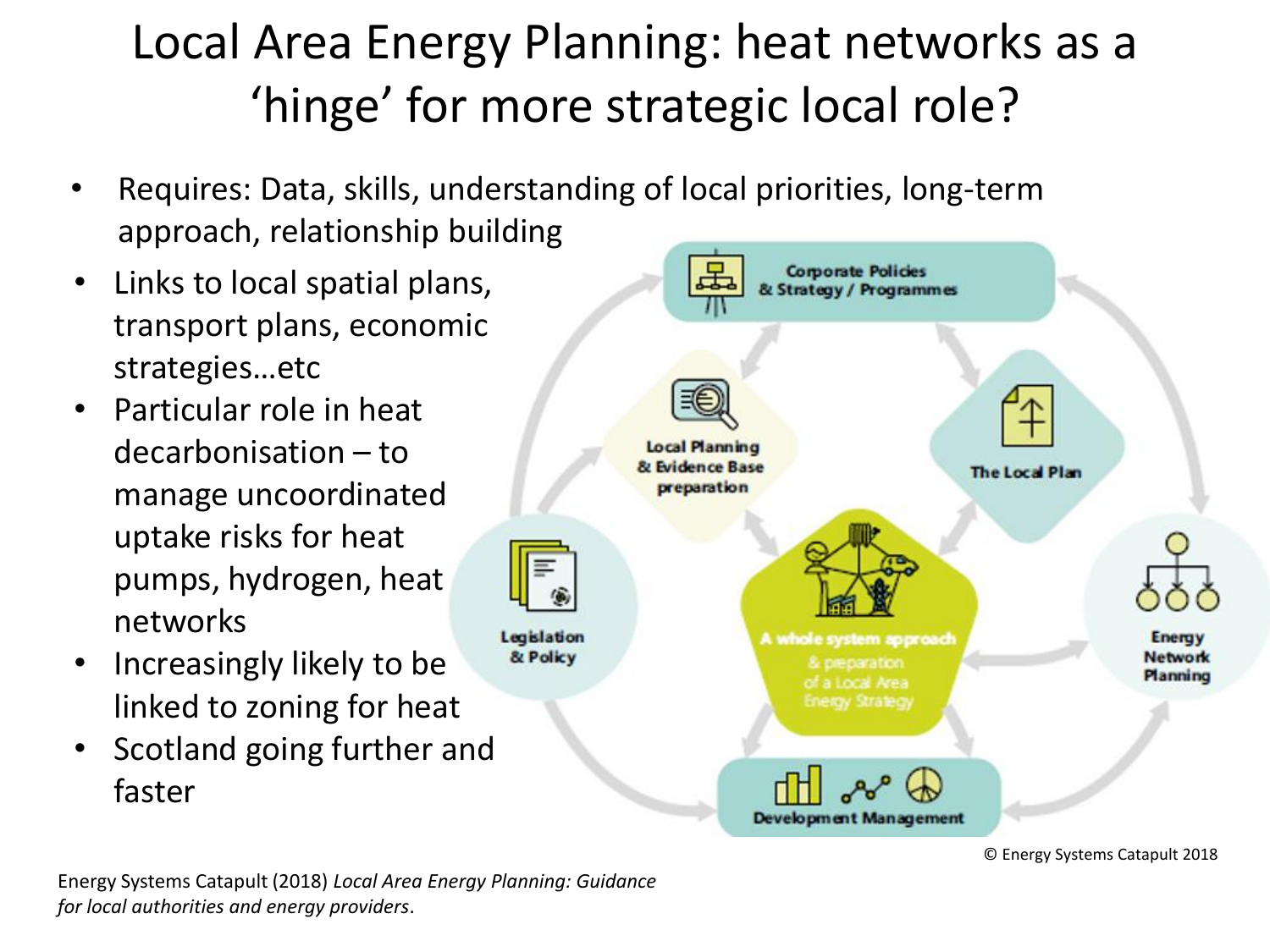#### But beyond technical planning: interlinked decentralisation trends

#### **Technical**

Decentralised energy systems - heat and buildings, renewables, 'smart & flexible', transport

#### Political

Devolution (city/ devolution deals), LEPs, Local Industrial Strategies, Climate Emergency Declarations

**Energy Policy Group**

#### Economic

Austerity, Changes to tax/revenue raising powers, Innovation funding

![](_page_14_Picture_7.jpeg)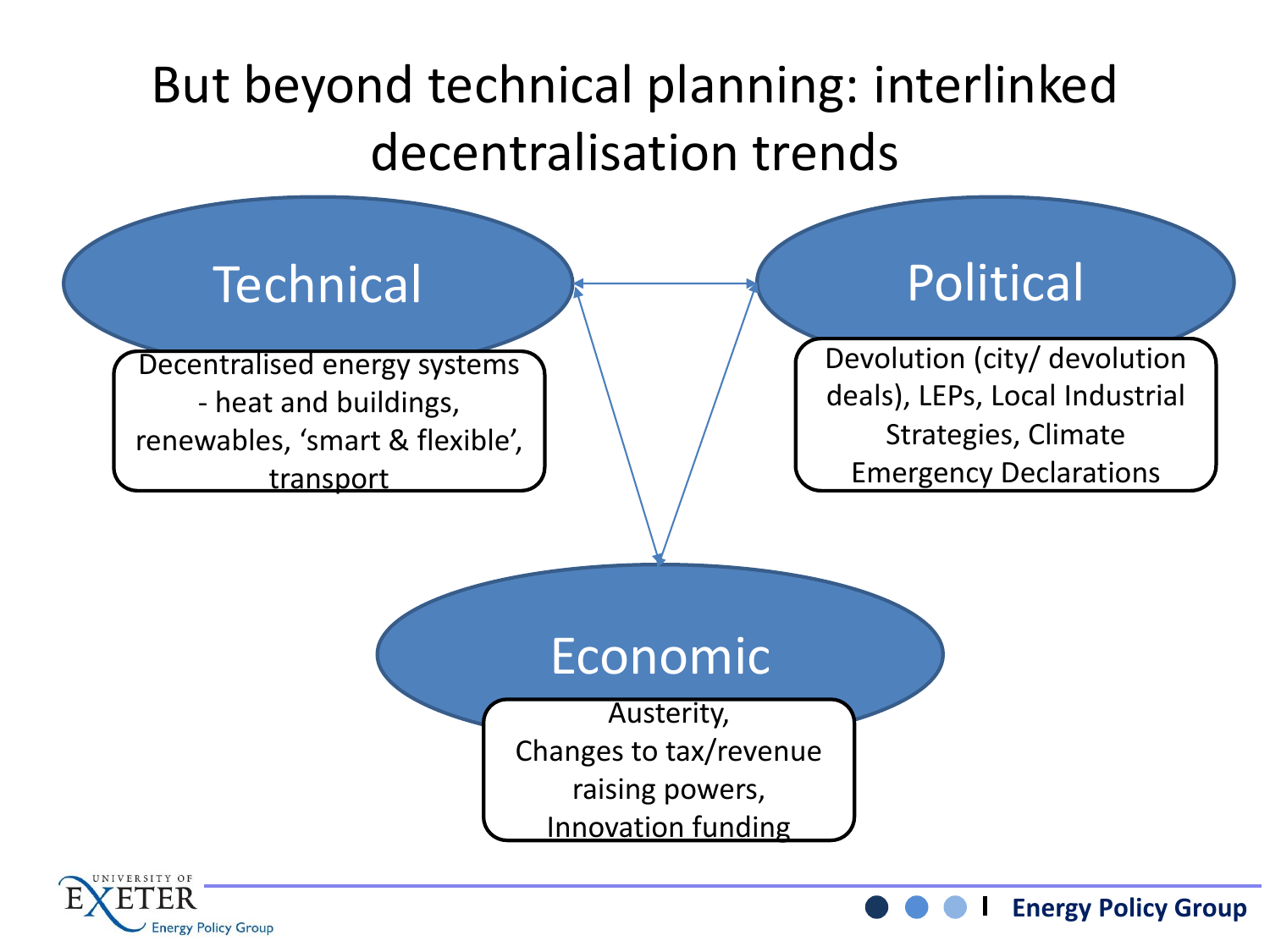### Interactions between energy and wider decentralisation trends

- Statutory planning role for municipalities and ability to zone/mandate connection key but…
	- The UK is still one of most centralised states
	- Mixed reports on the realities of devolution and localism (Copus et al., 2017)
	- Limited local resources and capacities could lead to varied outcomes (Kuzemko and Britton, 2020)
- Ongoing integration and post-Covid challenges.

![](_page_15_Picture_6.jpeg)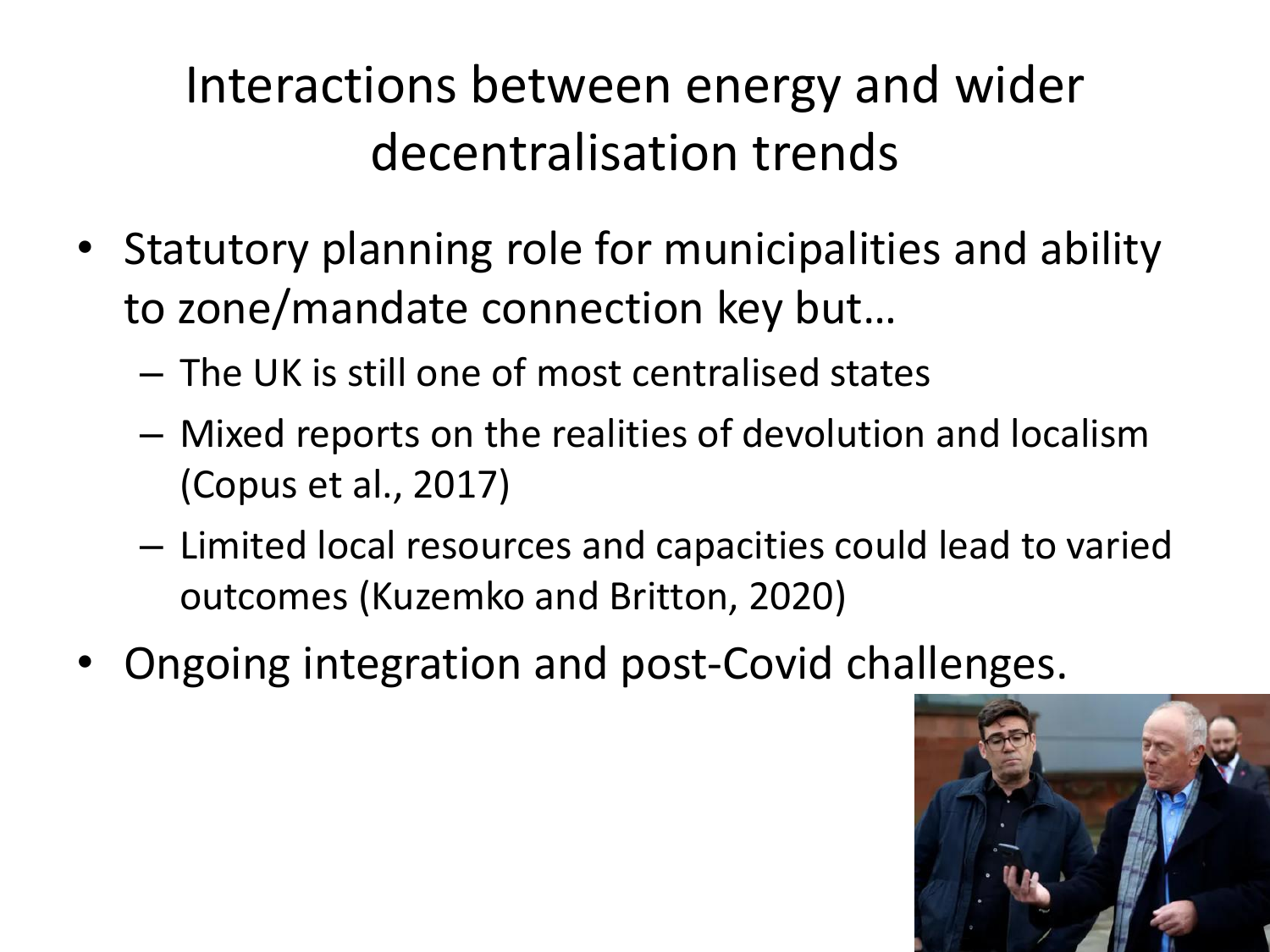## Conclusions

- Heat networks likely to play an important role in net zero but need to be considered as part of wider local energy systems
- Decarbonisation and scalar politics increasingly intertwined
- Unclear (yet) what powers and responsibilities will be held at the local level
- Significant support for more local decision-making in recent UK climate assembly
- But wide criticism of extent of ongoing devolution and localism reforms in England
- Next 2-3 years are critical for decarbonisation of heat

![](_page_16_Picture_7.jpeg)

![](_page_16_Picture_8.jpeg)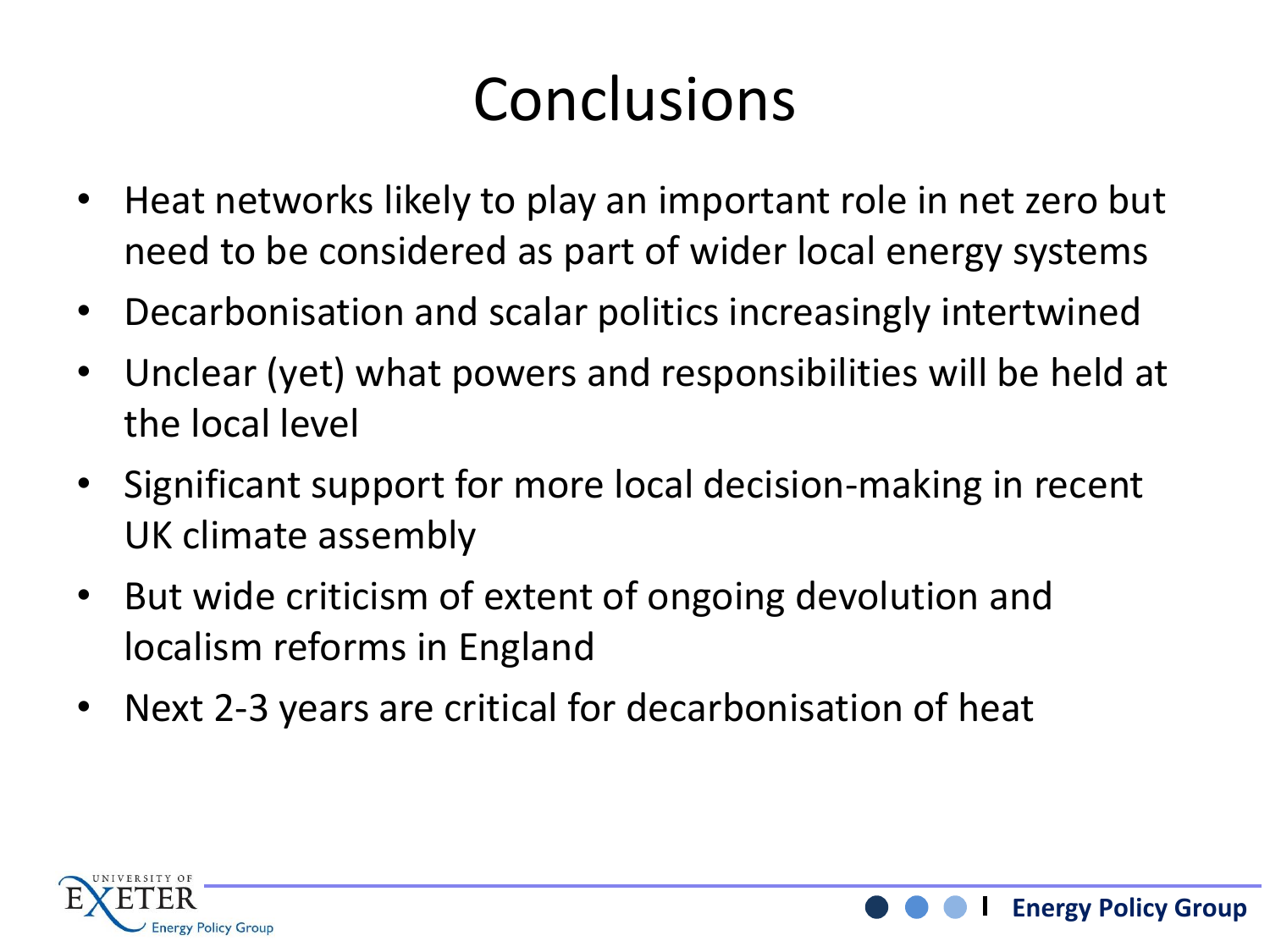![](_page_17_Picture_0.jpeg)

[j.britton@exeter.ac.uk](mailto:j.britton@exeter.ac.uk) @jessbritton11